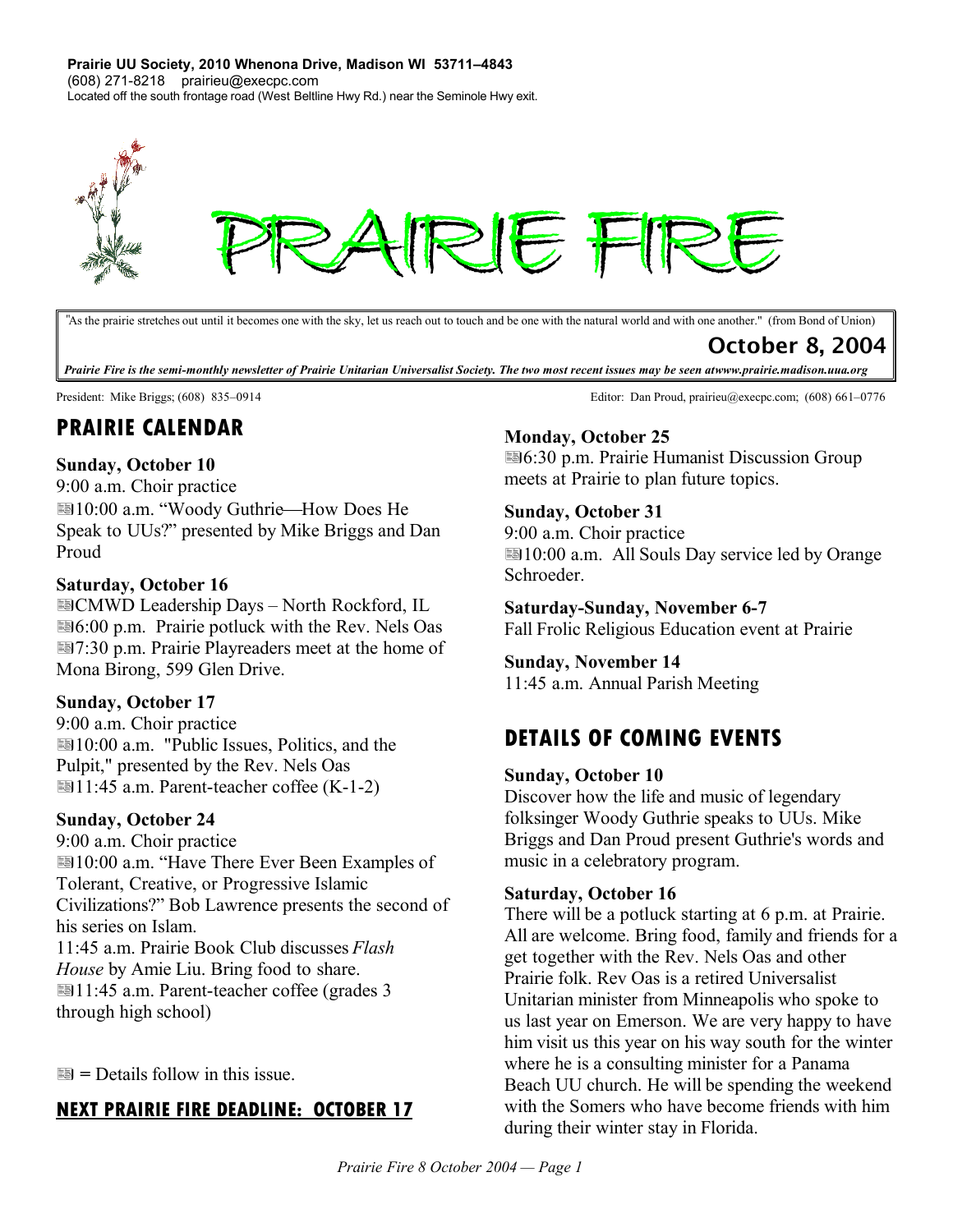### **Sunday, October 17**

Our service, "Politics, Public Issues, and Preaching," will be led by the Rev. Nels Oas. Nels tells us, "We have always had with us the concern of established religions encroaching the issues of goverance with their dogmas. But now as especially evidenced by both political recent conventions, we are overwhelmed with the political leaders flooding us with invocations, prayers, benedictions, and pleadings for a religious persective. Religion is being involved, usurped, and manipulated for political gain. Quite a reversal! What does it mean for our republic? How is religion being affected by the influences of the state voices of power. Have we become a theocratic nationalistic-centered society that violates the very core of the time-honored liberal religious vision and historic humanistic values? Moreover, has the fundamentalism in today's politics and religious majorities violated the democratic, universalistic non-violent spirit of the progressive world religions?"

### **Sunday, October 24**

Bob Lawrence, in the second of his series on Islam, poses the question: "Have there ever been examples of tolerant, creative, or progressive Islamic civilizations?" The talk will discuss Medieval Spain and Baghdad, and point to these communities as probable seeds for the Renaissance in Europe.

#### **Sunday, October 31**

Prairie's annual Day of the Dead Celebration will be led by Orange Schroeder. You are invited to bring a photograph or other remembrance of a family member or friend who has passed away, and to say a few words. Those who don't wish to speak may light a candle in memory of a loved one.

## **PRAIRIE OFFICE ADMINISTRATOR HOURS**

*Mondays 8–10 p.m.; Saturdays 10 a.m.–12 noon*

## **SHAAREI SHAMAYIM CALENDAR**

*Saturdays 8:45 a.m.–1:15 p.m. Prairie Liaison: Celeste Robins 249–5933*

Friday, October 15 is the beginning of Holy Month of Ramadan, a month of fasting in the Islam religion. Muslims who are physically able do not eat or drink from the first sign of dawn until sunset.

**~~~~~~~~~~~~~~~~~~~~~~~~~~~~~~~~~~~~~~**

**~~~~~~~~~~~~~~~~~~~~~~~~~~~~~~~~~~~~~~**

# **OUR SOCIETY**

### **HUMANIST DISCUSSION GROUP FORMS**

On Sunday, September 26, ten Prairie members joined humanist UU minister Sarah Oelberg and her husband for lunch and brainstormed about starting a humanist discussion group. We decided that we would create such a group, that we would try meeting once a month, and that others outside of Prairie would be invited to join. We set our next meeting for 6:30 p.m. on Monday, October 25, at the Prairie Meeting House. At that meeting we will decide where future meetings will be held and talk about who we might invite as speakers and what discussion topics we may be interested in.

Those attending our September 26 gathering thought "What does it mean to be a humanist?" would be a good topic to focus an early meeting on. We will be looking for ideas from a successful humanist discussion group at a UU congregation in Illinois that Sarah referred us to.

I am forming mail and e-mail lists of Prairie members and others who think they may be interested in participating in this group, starting with the 10 who attended September 26. If you would like to be added to that list, please let me know.

*Bob Park*

### **UNICEF PERSON NEEDED**

For many years, Pat Cautley sold UNICEF cards and gifts to Prairie members two Sundays in November. Because Pat is no longer able to continue, we are looking for someone who would be willing to help out with this effort.

We need someone who can pick up some supplies from the local coordinator, arrange them in the lobby, and sell them to members before and after the Prairie service.

If you would volunteer for this project, please see Linda Sheehy. And don't forget that UNICEF products can be purchased at the Global Express on West Washington.

### *Linda Sheehy*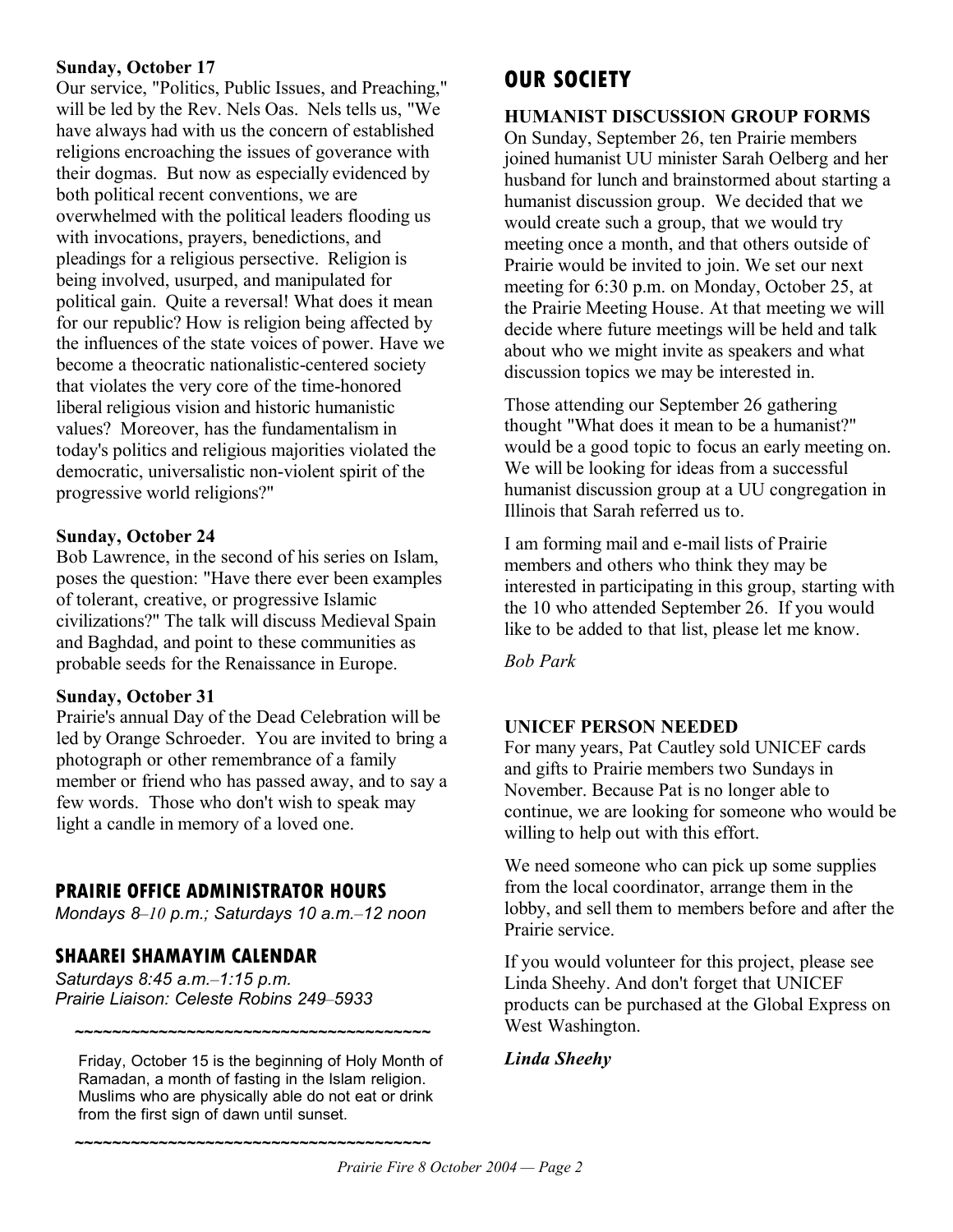### **MINISTERIAL SEARCH COMMITTEE**

The Ministerial Search Committee is getting ready to proceed with a search for a "1/4 time consulting minister" as soon as the congregation votes on the 2004-2005 proposed budget at the Annual Parish Meeting on November 14. If sufficient pledges are raised, we will begin the search for a candidate to present to the congregation.

We are in the process of compiling your surveys. The survey results will be part of the packet of information about Prairie to share with prospective ministerial candidates. Thank you to those who have completed and returned your surveys. If you have not, BE SURE TO RETURN YOUR SURVEY TO PATTY STOCKDALE IMMEDIATELY.

The committee is also gathering current information about our society's adult services, the Religious Education program, and other Prairie activities, plus basic background information that will give a sense of who we are and what we are about. This is recommended to help prospective candidates decide if they are interested in a position with our congregation.

We are also developing specific common interview questions that will be used when we are ready to interview potential candidates. If you wish to recommend a candidate, be sure to get the name and contact information to the Ministerial Search Committee in writing. In accordance with UUA hiring recommendations, the Search Committee will keep all information confidential until we have a candidate are ready to "present" to the congregation. All members will then have the opportunity to meet the candidate and vote on the candidate.

Please contact in writing one of the committee members if you wish to pass along any information or if you have questions: Ken Skog, Chair, Doleta Chapru, Barbara Chatterton, Aileen Nettleton, or Patty Stockdale.

### **PRAIRIE PLAYREADERS**

Prairie Playreaders next meeting is at Mona Birong's, 599 Glen Drive, on October 16th at 7:30 pm. Please call 233-5995 to confirm attendance.

# **LETTERS**

**PLEDGE TIME AT PRAIRIE** To Prairie members and Friends:



Prairie is taking on a new venture! We have proposed funds in the 2005 budget for a 1/4 time Consulting Ministerial position to guide us into a year of renewal and growth. In order to move forward and hire a person for this position, we will need an increase in financial support minister this year. Our annual pledge will increase by \$21,000 to cover the \$16,000 for the minister salary plus some anticipated increases for utilities, janitorial services and taxes. This is a 45% increase from 2004 and pledges need to increase at this level too. Most of you strongly desired and voted for this approach to growth and we now need your financial commitment to make it a reality.

We want to thank everyone who made their pledge during the pledge luncheon on October 3.

We will be sending everyone else a copy of the financial information presented at the luncheon. We would like to receive all pledges by Sunday, October 24. This will give us time to prepare the final budget for acceptance by the PUU Board and presentation at the November 14 Parish meeting.

If you send us your pledge by letter or e-mail you will save the committee time calling you.

Please send pledges to Kathy Converse at conversekrtm@msn.com or by mail to: 630 Pickford Street Madison, WI

Thank you, *Kathy Converse, Finance Committee Chair S. Randall Converse 608-238-1856 or 608-239-9385 (cell)*

### **PRAIRIE WEB SITES**

*Prairie UU Society: http://prairie.madison.uua.org/*

*Prairie News Group: http://groups.yahoo.com/group/prairienews/*

*Prairie Views Group: http://groups.yahoo.com/group/prairieviews/*

*Social Action: http://socialaction.homestead.htm*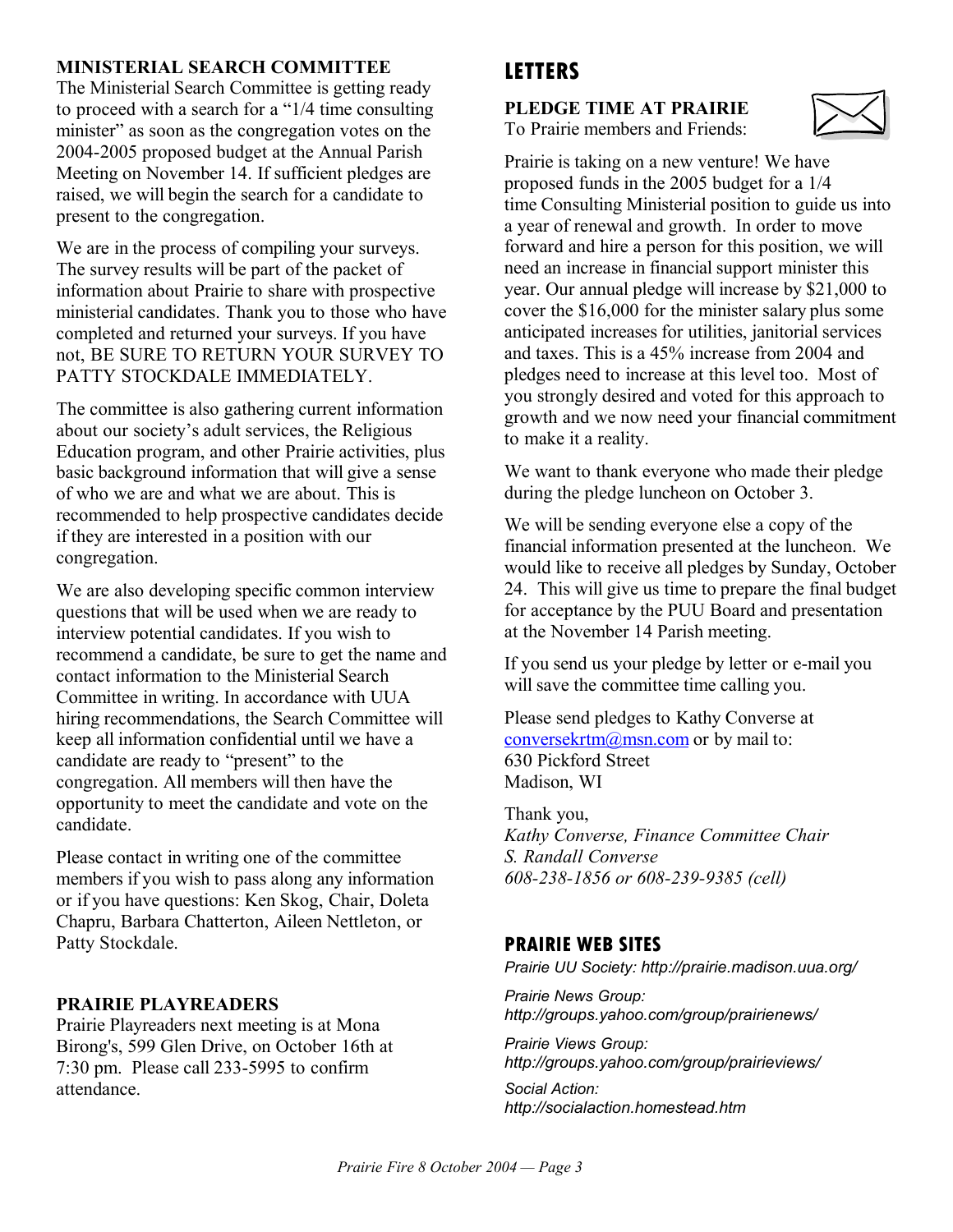# **RELIGIOUS EDUCATION**

## **R.E. DIRECTOR'S REPORT**

Hello everyone! We are looking for Prairie members in need of assistance with yard raking for a fall service project. We would like to come to your home on the morning of Sunday, October 24 to do the raking. Please let us know if you could use some help with the leaves in your yard!

I would also like to invite all parents of students in our RE program to upcoming parent/teacher coffees. This is an opportunity for parents to meet the RE teachers, find out what they are planning for the year, ask questions, meet other parents and students in the class, and of course have coffee and snacks! The parent/teacher coffees:

- K-1-2 students: Sunday, October 17, after service.
- Grades 3-4-5 and middle school and high school: Sunday, October 24 after the service.

### Please join us!

In my next few columns of the newsletter, I would like to share with readers some of the fascinating questions that have been raised already this year in the RE program. Because of space limitations, I will post my answer on the RE bulletin board at the top of the stairs. I hope that you will take a copy to read, and let me know if you have anything to add or if you would have answered differently. I hope that it will even inspire some of you to come downstairs and share your wisdom and knowledge with the amazing students in our RE program!

The following is a question I was asked by a youth after our Neighboring Faiths class:

Are Communism and Buddhism the same, since both believe that all people are equal?

I will post the answer on Sunday, October 10. Let me know what you think!

In Peace,

*Melissa Gjestvang-Lucky, DRE*

# **DENOMINATIONAL AFFAIRS**

### **WOMEN'S SPIRITUAL JOURNEY: CMWD-UUWF FALL RETREAT NOV. 12-14**

[*My apologies for not getting this in the last Prairie Fire issue! —Ed.*]

Registration is closing for a women's retreat Friday through Sunday, November 12–14, at the Lake Geneva Campus of Aurora Unviersity, WI. The retreat, "Women's Spiritual Journey: Maiden, Mother, Crone," is presented by Women of the Unitarian Church of Evanston, Illinois.

The conference includes a choice of workshops, a keynote address, "Desire in a Woman's Life," and various ceremonies, meals, and musical events.

Fees are \$122 to \$240 for lodging plus \$50 for meals, or \$60 for Saturday only (no lodging). Registration after October 8 is an additional \$20.

For more information, contact the Rev. Sue E. Sinnamon for late registration at ssinnamon@ucevanston.org or  $(847)$  864-1330.

### **THE FREE AND RESPONSIBLE SEARCH: UU'S AND THE MEDIA**

The Religious Education Department of First Unitarian Society of Madison (FUS) is presenting a 4-session fall course on the media. The course schedule is four Tuesday night sessions, 7:00 to 9:00 p.m., beginning October 12, at the Meeting House, 900 University Bay Drive.

In this course you will:

- Learn the current condition of public media in the U.S.
- See and hear Bill Moyers and Amy Goodman on this topic
- Examine and discuss your own values about democratic society and the role of media in such a society
- Receive a toolkit for further action

Course leaders are members of the FUS Media Democracy Task Force: John Powell, Craig McComb, and Joel Gilbertson-White.

Registration is \$15 for FUS members and \$25 for others. For more information, phone 233-9774.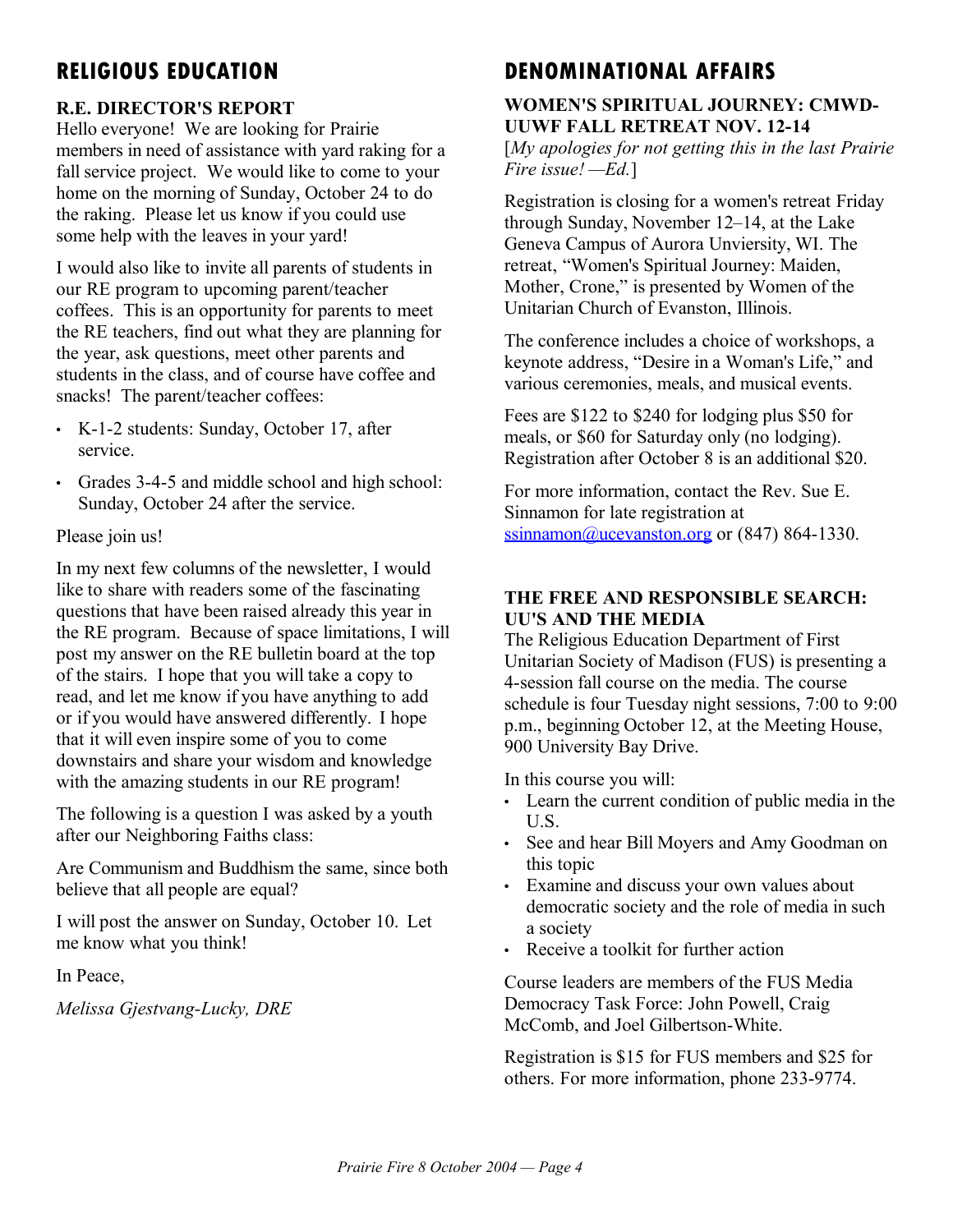### **HOW TO HELP GULF COAST UU HURRICANE VICTIMS**

The destruction from the hurricanes in the south did not pass over UU fellowships. Many buildings were seriously damaged, and the UU Friendship Fellowship in Pineda, Florida was almost completely destroyed. One member of the UU Fellowship of Charlotte County was killed. The UU communities in the region have responded with help, and the UU Trauma Response Team has been active in the wake of the storms.

You can help by sending donations to

- "Florida District-UUA" (put "Disaster Relief Fund" in the memo line): Florida District-UUA, 1901 E. Robinson St. #18, Orlando, FL 32803
- "Mid-South/UUA" (put "hurricane relief fund" in the memo line): Mid-South/UUA Hurricane Relief Fund, c/o Ann Green, Treasurer, 827 Sutton Hill Rd., Nashville, TN 37204

For more information, see www.uua.org/news/2004/040917.html

### **DONATIONS FOR HAITI HURRICAN VICTIMS**

The Unitarian Universalist Service Committee (UUSC) is accepting donations to aid hurricane victims in Haiti.

Floods and winds from the latest hurricane, Jeanne, have so far taken the lives of more than 1,000 people in Haiti. Another 1,000 are missing and are presumed dead. The flooding has wreaked havoc, leaving more than 250,000 people homeless.

The island of Hispaniola, consisting of Haiti and the Dominican Republic, has already suffered devastation from floods in May of this year that killed 2,000 people and displaced several thousand.

We are deeply distressed at the death and destruction cause by Hurricane Jeanne. Although UUSC is not currently working in Haiti, we are accepting donations to be used for humanitarian aid.

### **What you can do**

To contribute to the relief effort in Haiti, please send a check, payable to the "Haiti Relief Fund", to:

Haiti Relief Fund Unitarian Universalist Service Committee P.O. Box 845259 Boston, MA 02284-5259

### Or to donate online, visit www.uusc.org/programs/support\_Haiti.html.

UUSC will channel donations through the Lambi Fund of Haiti, an organization already operating in Haiti on programs of social and economic empowerment. In response to the hurricane damage, the organization is working with grassroots communities directly in the affected area around the city of Gonaives for emergency relief.

This choice reflects UUSC's confidence that donations will benefit hard-to-reach communities and be administered by those who have demonstrated a commitment to and are working with the country's poorest. The choice also reflects UUSC's past programs of working with the poor in Haiti.

The Lambi Fund helps provide for immediate needs such as medicine, food, potable water, tents and blankets, and for building materials to help families start the rebuilding process for the thousands of homes that have been destroyed or damaged by the hurricane. They are also equally committed to supporting the democratic movement in Haiti.

### **HUMAN RIGHTS FILM SERIES**

The documentary *Unprecedented* will be presented on Friday, October 15 at First Unitarian Society, 900 University Bay Drive, starting at 7:00 pm in the West Living Room. Refreshments will be served and a discussion will follow the film. For more information, call Suzie deBeers at 833-0506.

This film, by filmmakers Richard Ray Perez and Joan Sekler, examines modern America's most controversial contest: the election of George W. Bush. What emerges is a disturbing picture of an election marred by suspicious irregularities, electoral injustices, and sinister voter purges in a state governed by the winning candidate's brother.

## **DISTRICT LEADERSHIP TRAINING**

You can sign up for one of the Fall Leadership Days being sponsored by the Central Midwest District:

- North October 16 Rockford, IL
- South October 30 Bloomington, IL

**Goals:** To equip congregational leaders with knowledge and skills to further your work for vital, growing congregations. To further a vision of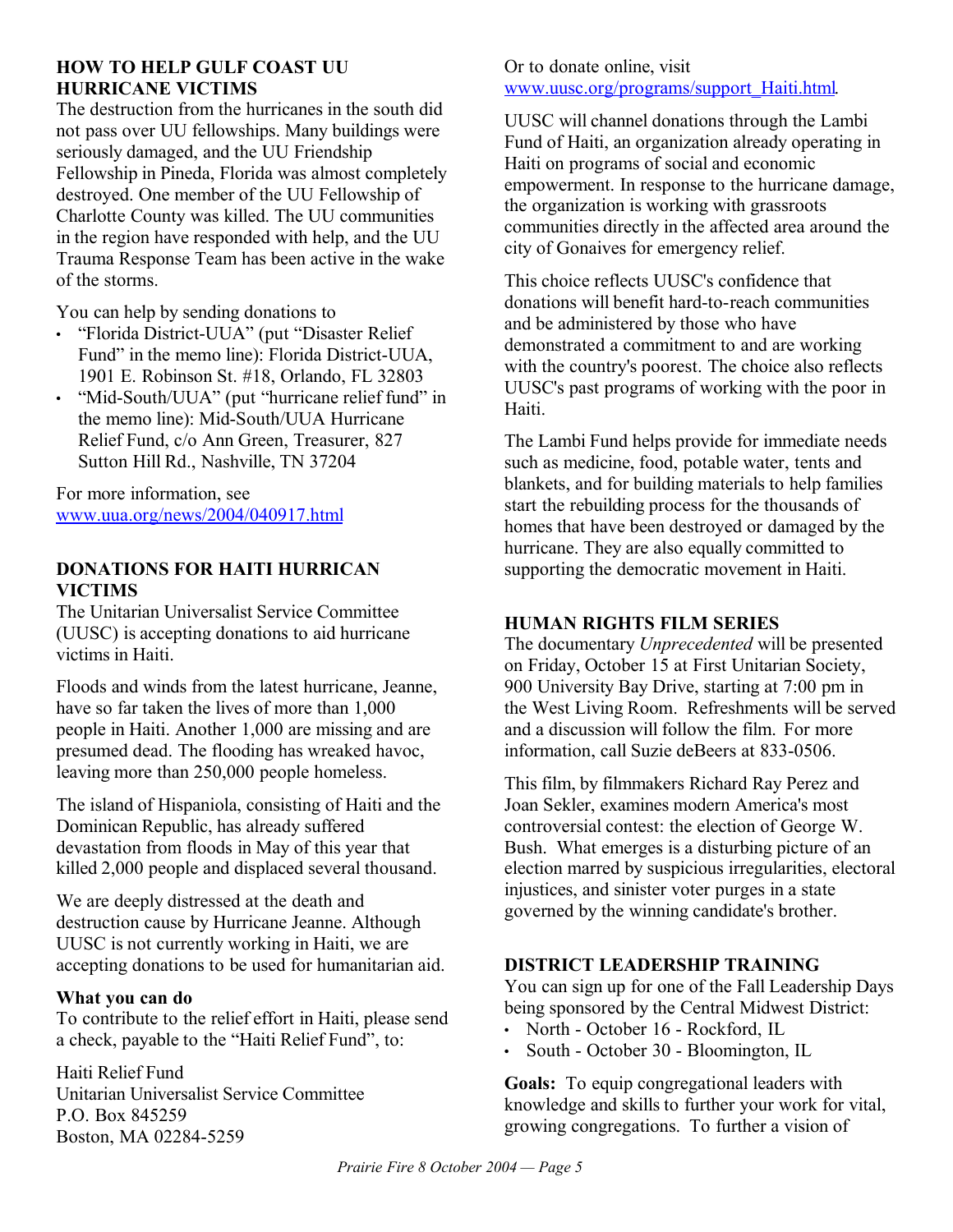robust, transformational congregations addressing the needs of both churched and currently unchurched in the 21st century. To decrease the isolation and increase the connection of UU congregational leaders.

**Schedule**: Morning session with Angela Merkert and Dori Davenport on Leadership and Vision for our UU Congregation. Afternoon workshops: (1) Practicing Pluralism — Engaging Conflict during Change; (2) Growing our Congregations; (3) Volunteer Management; and (4) a workshop for congregational presidents.

**Cost**: \$35 per person/\$90 for team of 3 persons

**Registration:** Request a registration form from the District Office by e-mail: chosmer@cmwd-uua.org, or register online:

- Rockford: www.regonline.com/15799
- Bloomington: www.regonline.com/15800

*Angela Merkert Dori Davenport*

## **SHAPE NOTE SINGING SOCIETY FORMING**

First Unitarian Society is forming a Shape Note Singing Society, a group that will sing the singularly heartfelt style of southern gospel singing that has grown in popularity throughout the northern Midwest. The first meeting will be at the home of John Schweitzer, 4713 Regent Street, on Sunday, October 24 at 6:00 p.m.

# **SOCIAL ACTION**

### **MUUYACM TO HOST PRISON REFORM CONFERENCE**

On the weekend of October 22-24, MUUYACM (Madison UU Young Adult Campus Ministry) hosts a national young adult conference on prison reform and prisoners' rights, with special guest the Rev. Dr. William Schulz, Executive Director for Amnesty USA and the former President of the Unitarian Universalist Association. Block this weekend off in your calendar and think about how you can participate in what looks to be a really transformative experience.

### **MEN'S DROP-IN SHELTER MARKS 20TH ANNIVERSARY WITH OPEN HOUSE**

That a homeless shelter is still needed after 20 years is *not* cause for celebration. However, Prairie UU, together with 50 other congregations, continues to provide volunteers to sustain the shelter at Grace Episcopal Church, and this *is* reason to honor the acknowledge such dedicated service.

Since 1984, the shelter has served over 19,000 people for about 440,000 nights of shelter and 750,000 meals. Physicians, medical students, attorneys, and law students also assist shelter guests.

Prairie members are cordially invited to an open house at the Drop-in Shelter on Wednesday, October 20, 4:00 to 6:30 p.m., at Grace Epsicopal Church, 116 West Washington Avenue. The shelter is operated by Porchlight, Inc., a new organization formed by the merger of Transitional Housing, Inc. with Community Housing and Support.

### **ANNUAL SCHOOL OF THE AMERICAS TRIP PLANNED FOR NOVEMBER**

The MUUYACM annual trip to protest at the School of the Americas in Fort Benning, Georgia is the weekend of November 19. This is an opportunity to join thousands who participate in non-violent demonstrations against the U.S. funding and torture training of military groups that have gone on to commit horrific human rights abuses, especially in Central and South America. It's a long road trip, but a really powerful and inspiring weekend with justiceseekers from around the world. Find out more about the SOA protest at http://www.soaw.org.

### **HELP PREVENT CHILD ABUSE**

The Parental Stress Center, 2120 Fordem Avenue, has volunteer openings to staff its 18 hour x 7 day per week Parent Stressline. Volunters are trained to provide telephone assistance from their own home. This is a wonderful way to assist parents and families who need some support and encouragement.

Fall training begins Friday, October 15. Contact Severa for more information: severaa@parentalstresscenter.org or 241-4888 x13.